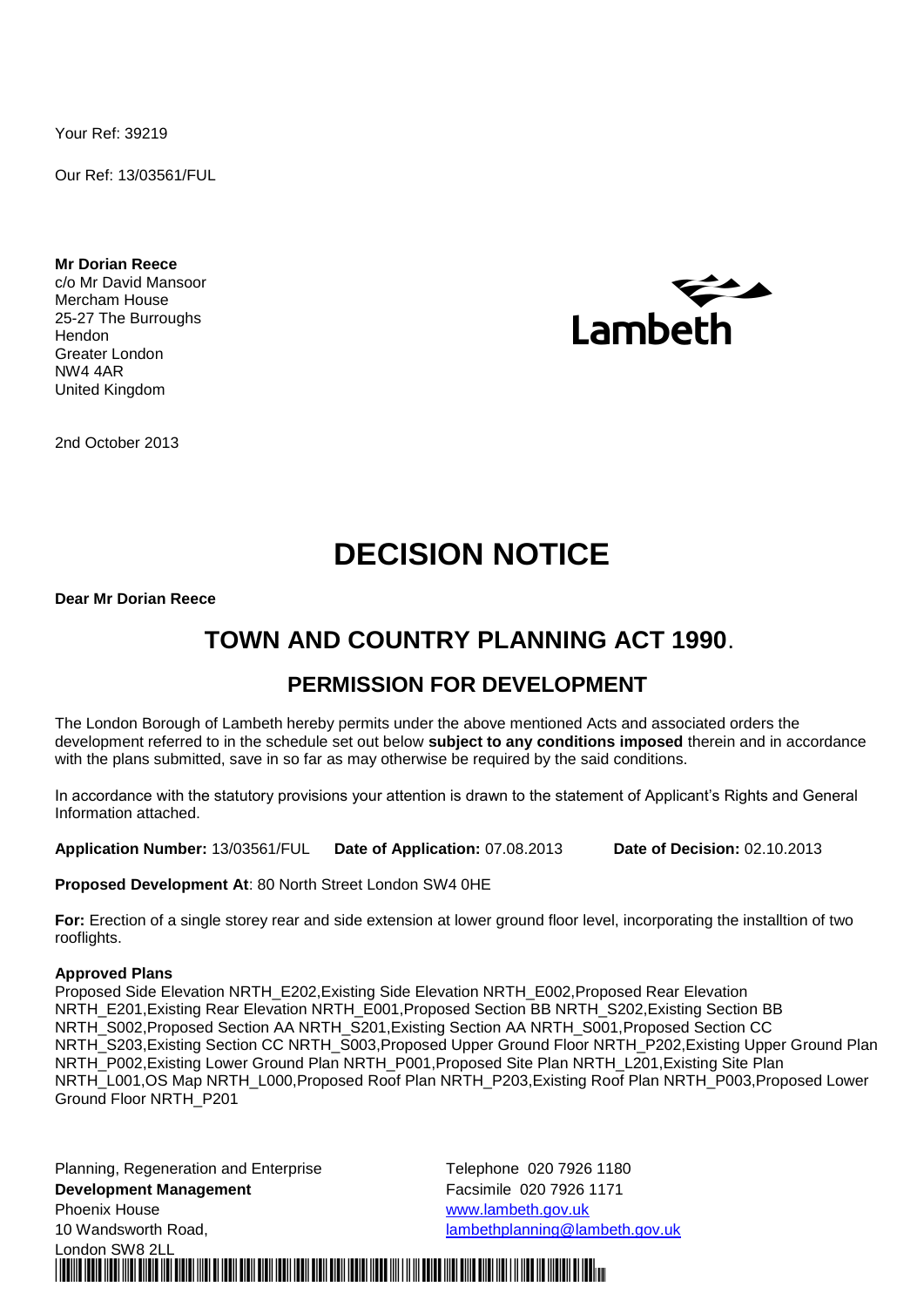### **Conditions**

1 The development to which this permission relates must be begun not later than the expiration of three years beginning from the date of this decision notice.

Reason: To comply with the provisions of Section 91(1)(a) of the Town and Country Planning Act 1990 (as amended by Section 51 of the Planning and Compulsory Purchase Act 2004)

2 The development hereby permitted shall be carried out in accordance with the approved plans listed in this notice.

Reason: For the avoidance of doubt and in the interests of proper planning

3 The materials to be used for the external surfaces of the development hereby permitted shall match those of the existing building. All new works and works of making good to the retained fabric shall be finished to match the adjacent work with regards to the methods used and to material, colour, texture and profile, unless the prior written approval of the local planning authority is obtained to any variation, or except where otherwise stated on the approved drawings.

Reason: To safeguard the visual amenities of the area. (Policy 36 of the London Borough of Lambeth Unitary Development Plan (2007): Policies saved beyond 5 August 2010 and not superseded by the LDF Core Strategy January 2011, and Policy S9 of the London Borough of Lambeth Core Strategy (January 2011))

4 The roof lights for the side extension hereby approved shall be of a conservation style and sit flush within the roof slope.

Reason: To safeguard the visual amenities of the area. (Policy 36 of the London Borough of Lambeth Unitary Development Plan (2007): Policies saved beyond 5 August 2010 and not superseded by the LDF Core Strategy January 2011, and Policy S9 of the London Borough of Lambeth Core Strategy (January 2011)

### **Notes to Applicants:**

In dealing with this application the Council has implemented the requirement in the National Planning Policy Framework (2012) to work with the applicant in a positive and proactive manner. The Council has made available on its website the policies and guidance provided by its Core Strategy (2011), its Unitary Development Plan (2007), and its Supplementary Planning Documents. The Council provides a free duty planner service for basic enquiries, which is accessible by telephone, by email, or by appointment. The Council also offers a free pre-application advice service for householder development and a paid pre-application advice service for other development. All of these services ensure that the applicant has every opportunity to submit an application that's likely to be considered acceptable.

1. This decision letter does not convey an approval or consent which may be required under any enactment, bylaw, order or regulation, other than Section 57 of the Town and Country Planning Act 1990.

2. Your attention is drawn to the provisions of the Building Regulations, and related legislation which must be complied with to the satisfaction of the Council's Building Control Officer.

3. Your attention is drawn to the need to comply with the requirements of the Control of Pollution Act 1974 concerning construction site noise and in this respect you are advised to contact the Council's Environmental Health Division.

Planning, Regeneration and Enterprise Telephone 020 7926 1180 **Development Management Facsimile 020 7926 1171** Phoenix House **WARD CONTENTS** WWW.lambeth.gov.uk 10 Wandsworth Road, lambethplanning@lambeth.gov.uk London SW8 2LL

## \*DECISION\* \*\* \*13/03561/FUL\*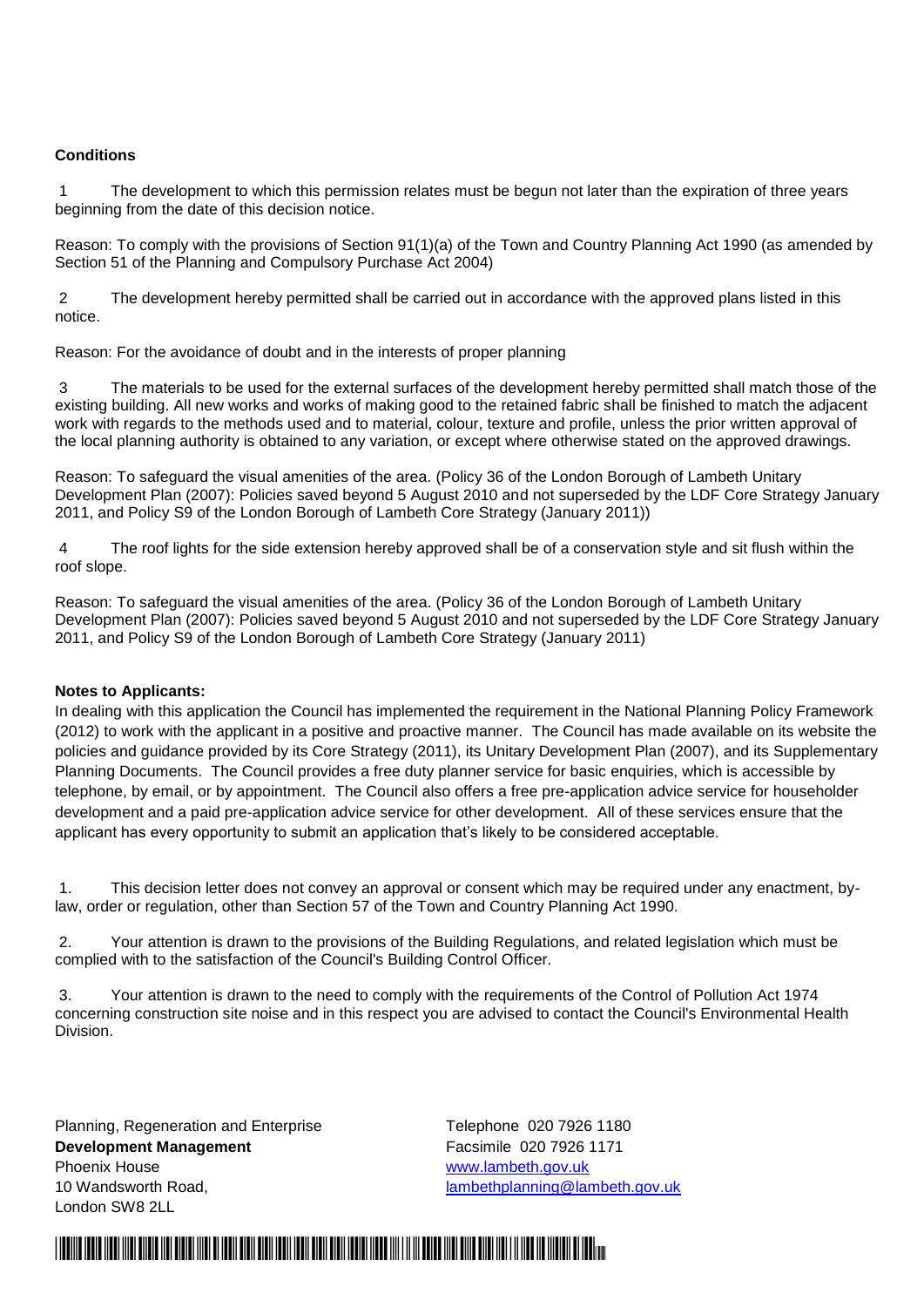Yours sincerely

She Foster

**Sue Foster** Executive Director Housing, Regeneration & Environment

Date letter printed: 2nd October 2013

Planning, Regeneration and Enterprise Telephone 020 7926 1180 **Development Management Facsimile 020 7926 1171** Phoenix House **WARD CONTENT WAS SEXUAL TO A WARD WARD WAS A** WARD WARD WAS A WARD WARD ON A WARD ON A WARD ON A WA 10 Wandsworth Road, lambethplanning@lambeth.gov.uk London SW8 2LL